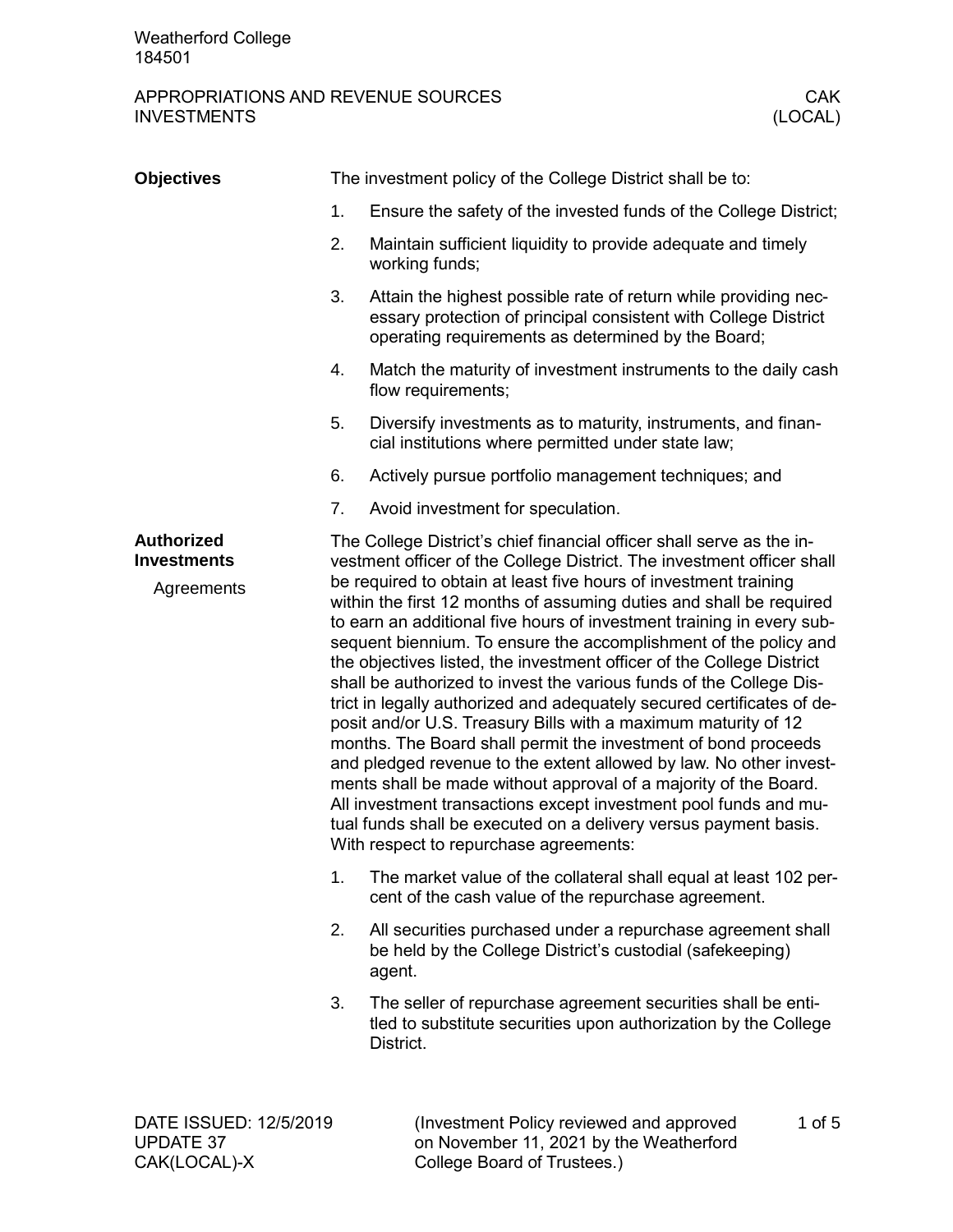Weatherford College 184501

CAK(LOCAL)-X

## APPROPRIATIONS AND REVENUE SOURCES CAK CAK<br>INVESTMENTS (LOCAL) **INVESTMENTS**

|                                                      | No repurchase agreement shall be entered into unless a Mas-<br>4.<br>ter Repurchase Agreement has been executed between the<br>College District and its trading partners.                                                                                                                                                                                                                                                                                                                                                                                                                                                                                                                     |  |  |  |  |  |
|------------------------------------------------------|-----------------------------------------------------------------------------------------------------------------------------------------------------------------------------------------------------------------------------------------------------------------------------------------------------------------------------------------------------------------------------------------------------------------------------------------------------------------------------------------------------------------------------------------------------------------------------------------------------------------------------------------------------------------------------------------------|--|--|--|--|--|
| Certificates of<br>Deposit                           | Bids for certificates of deposit may be solicited orally, in writing,<br>electronically, or in any combination of those methods.                                                                                                                                                                                                                                                                                                                                                                                                                                                                                                                                                              |  |  |  |  |  |
| Safety and<br><b>Investment</b><br><b>Management</b> | The investment officer shall exhibit prudence and discretion in the<br>selection and management of securities. Skill and judgment shall<br>be exercised in order that no individual or group of transactions un-<br>dertaken would jeopardize the total capital sum of the overall port-<br>folio. The College District shall not allow speculation (such as antic-<br>ipating an appreciation of capital through changes in market<br>interest rates) in the selection of any investments. The investment<br>officer shall observe financial market indicators, study financial<br>trends, and utilize available educational tools in order to maintain<br>appropriate managerial expertise. |  |  |  |  |  |
| <b>Liquidity and</b><br><b>Diversity</b>             | To meet the investment objectives of the College District, the ma-<br>turity of investments shall be targeted to coincide with the cash<br>flow needs of the College District.                                                                                                                                                                                                                                                                                                                                                                                                                                                                                                                |  |  |  |  |  |
|                                                      | Assets of the College District shall be invested in instruments<br>whose maturities do not exceed one year at the time of purchase.<br>Assets held in debt retirement funds may be invested in maturities<br>exceeding one year. The investment portfolio shall be diversified to<br>reduce the risk of loss of investment income from overconcentra-<br>tion of assets in a specific issue, a specific issue size, or a specific<br>class of securities.                                                                                                                                                                                                                                     |  |  |  |  |  |
|                                                      | Nevertheless, the College District recognizes that in a diversified<br>portfolio, occasional measured losses are inevitable and must be<br>considered within the context of the overall portfolio's investment<br>return. Also, it is intended that investments in all funds shall be<br>managed in such a way that any market price losses resulting from<br>interest rate volatility shall be offset by income received from the<br>balance of the portfolio during a 12-month period.                                                                                                                                                                                                      |  |  |  |  |  |
| <b>Internal Controls</b>                             | A system of internal controls shall be documented in writing. Also,<br>they shall be designed to prevent losses of public funds arising<br>from fraud, employee error, misrepresentation by third parties, un-<br>anticipated changes in financial markets, or imprudent actions by<br>employees and officers of the College District. Controls deemed<br>most important shall include:                                                                                                                                                                                                                                                                                                       |  |  |  |  |  |
|                                                      | 1.<br>Control of collusion;                                                                                                                                                                                                                                                                                                                                                                                                                                                                                                                                                                                                                                                                   |  |  |  |  |  |
|                                                      | 2.<br>Separation of duties;                                                                                                                                                                                                                                                                                                                                                                                                                                                                                                                                                                                                                                                                   |  |  |  |  |  |
| DATE ISSUED: 12/5/2019<br><b>UPDATE 37</b>           | (Investment Policy reviewed and approved<br>2 of 5<br>on November 11, 2021 by the Weatherford                                                                                                                                                                                                                                                                                                                                                                                                                                                                                                                                                                                                 |  |  |  |  |  |

on November 11, 2021 by the Weatherford

College Board of Trustees.)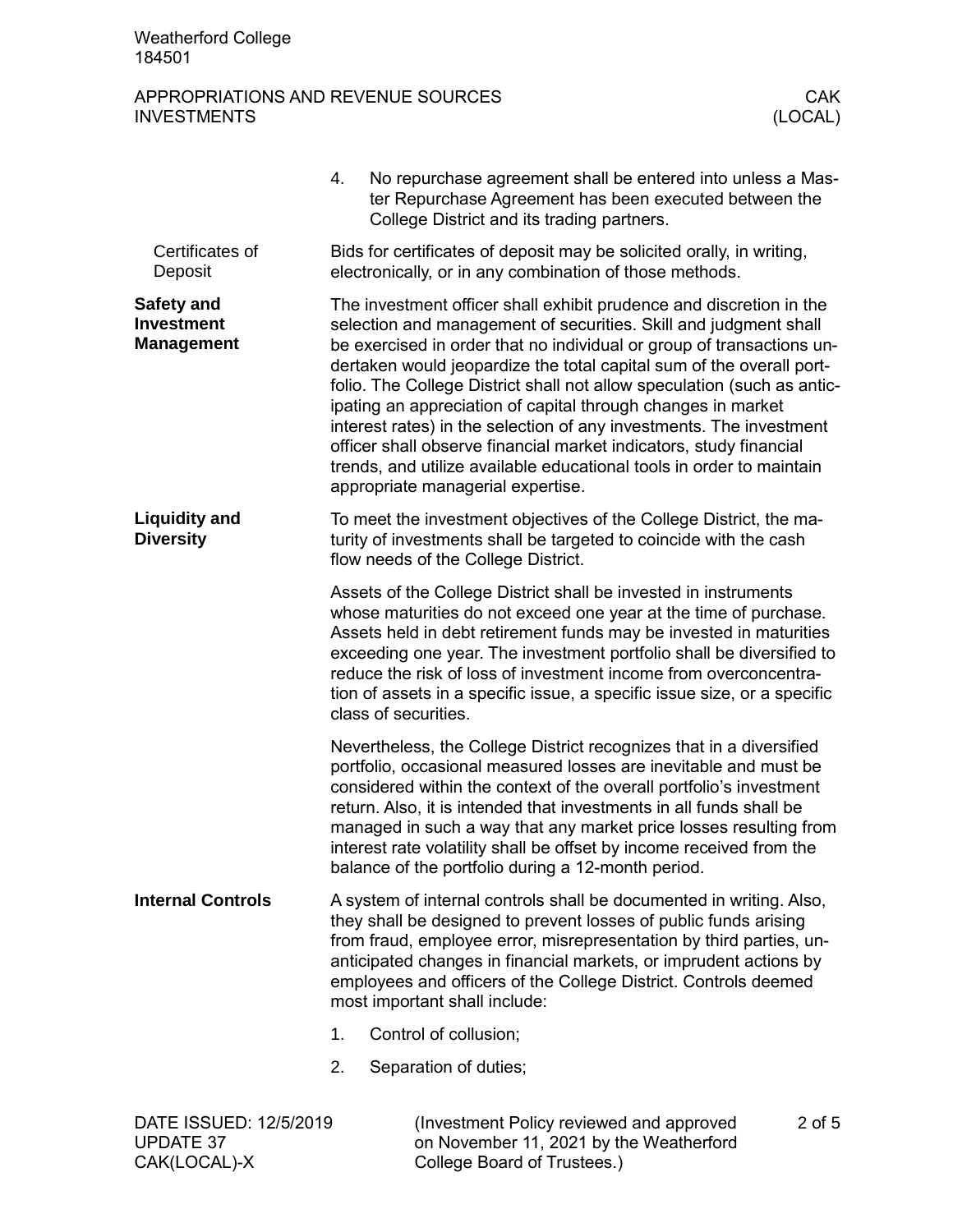## APPROPRIATIONS AND REVENUE SOURCES THE CARRY CONSTRUCTS CAN CARRY CONSTRUCTS ON A CARRY CONSTRUCT OF CARRY CON<br>(LOCAL) **INVESTMENTS**

|                                                            | 3.                                                                                                                                                                                                                                                                         | Separation of transaction authority from accounting and<br>recordkeeping;                                                                                                                                                                                                                                                                                                                                                                                                                                                                                                                                                           |  |  |  |
|------------------------------------------------------------|----------------------------------------------------------------------------------------------------------------------------------------------------------------------------------------------------------------------------------------------------------------------------|-------------------------------------------------------------------------------------------------------------------------------------------------------------------------------------------------------------------------------------------------------------------------------------------------------------------------------------------------------------------------------------------------------------------------------------------------------------------------------------------------------------------------------------------------------------------------------------------------------------------------------------|--|--|--|
|                                                            | 4.                                                                                                                                                                                                                                                                         | Custodial safekeeping;                                                                                                                                                                                                                                                                                                                                                                                                                                                                                                                                                                                                              |  |  |  |
|                                                            | 5.                                                                                                                                                                                                                                                                         | Avoidance of bearer-form securities;                                                                                                                                                                                                                                                                                                                                                                                                                                                                                                                                                                                                |  |  |  |
|                                                            | 6.                                                                                                                                                                                                                                                                         | Clear delegation of authority;                                                                                                                                                                                                                                                                                                                                                                                                                                                                                                                                                                                                      |  |  |  |
|                                                            | 7.                                                                                                                                                                                                                                                                         | Specific limitations regarding securities losses;                                                                                                                                                                                                                                                                                                                                                                                                                                                                                                                                                                                   |  |  |  |
|                                                            | 8.                                                                                                                                                                                                                                                                         | Written confirmation of telephone transactions;                                                                                                                                                                                                                                                                                                                                                                                                                                                                                                                                                                                     |  |  |  |
|                                                            | 9.                                                                                                                                                                                                                                                                         | Limiting the number of authorized investment officials; and                                                                                                                                                                                                                                                                                                                                                                                                                                                                                                                                                                         |  |  |  |
|                                                            | 10.                                                                                                                                                                                                                                                                        | Documentation of transactions and strategies.                                                                                                                                                                                                                                                                                                                                                                                                                                                                                                                                                                                       |  |  |  |
|                                                            |                                                                                                                                                                                                                                                                            | These controls shall be reviewed by the College District's inde-<br>pendent auditing firm.                                                                                                                                                                                                                                                                                                                                                                                                                                                                                                                                          |  |  |  |
| Safekeeping and<br><b>Custody</b>                          |                                                                                                                                                                                                                                                                            | To protect against potential fraud and embezzlement, the cash and<br>investments of the College District shall be secured through third-<br>party custody and safekeeping procedures as designated by the<br>College District. Investment officials shall be bonded.                                                                                                                                                                                                                                                                                                                                                                |  |  |  |
| <b>Sellers of</b><br><b>Investments</b>                    | Prior to handling investments on behalf of the College District, a<br>broker/dealer or a qualified representative of a business organiza-<br>tion must submit required written documents in accordance with<br>law.                                                        |                                                                                                                                                                                                                                                                                                                                                                                                                                                                                                                                                                                                                                     |  |  |  |
|                                                            | Representatives of brokers/dealers shall be registered with the<br>Texas State Securities Board and must have membership in the<br>Securities Investor Protection Corporation (SIPC), and be in good<br>standing with the Financial Industry Regulatory Authority (FINRA). |                                                                                                                                                                                                                                                                                                                                                                                                                                                                                                                                                                                                                                     |  |  |  |
| <b>Interest Rate Risk</b>                                  |                                                                                                                                                                                                                                                                            | To reduce exposure to changes in interest rates that could ad-<br>versely affect the value of investments, the College District shall<br>use final and weighted-average-maturity limits and diversification.                                                                                                                                                                                                                                                                                                                                                                                                                        |  |  |  |
|                                                            | The College District shall monitor interest rate risk using weighted<br>average maturity and specific identification.                                                                                                                                                      |                                                                                                                                                                                                                                                                                                                                                                                                                                                                                                                                                                                                                                     |  |  |  |
| <b>Portfolio Report</b>                                    |                                                                                                                                                                                                                                                                            | A monthly management portfolio report shall be prepared by the in-<br>vestment officer relating to investments of the College District and<br>appropriate collateral pledged for those investment instruments re-<br>quiring security. A comprehensive report on the investment pro-<br>gram and investment activity shall be presented annually to the<br>Board. A compliance audit of management controls on investments<br>and adherence to approved investment policies shall be performed<br>in conjunction with the annual financial audit, along with a state<br>agency compliance audit performed at least every two years. |  |  |  |
| DATE ISSUED: 12/5/2019<br><b>UPDATE 37</b><br>CAK(LOCAL)-X |                                                                                                                                                                                                                                                                            | (Investment Policy reviewed and approved<br>3 of 5<br>on November 11, 2021 by the Weatherford<br>College Board of Trustees.)                                                                                                                                                                                                                                                                                                                                                                                                                                                                                                        |  |  |  |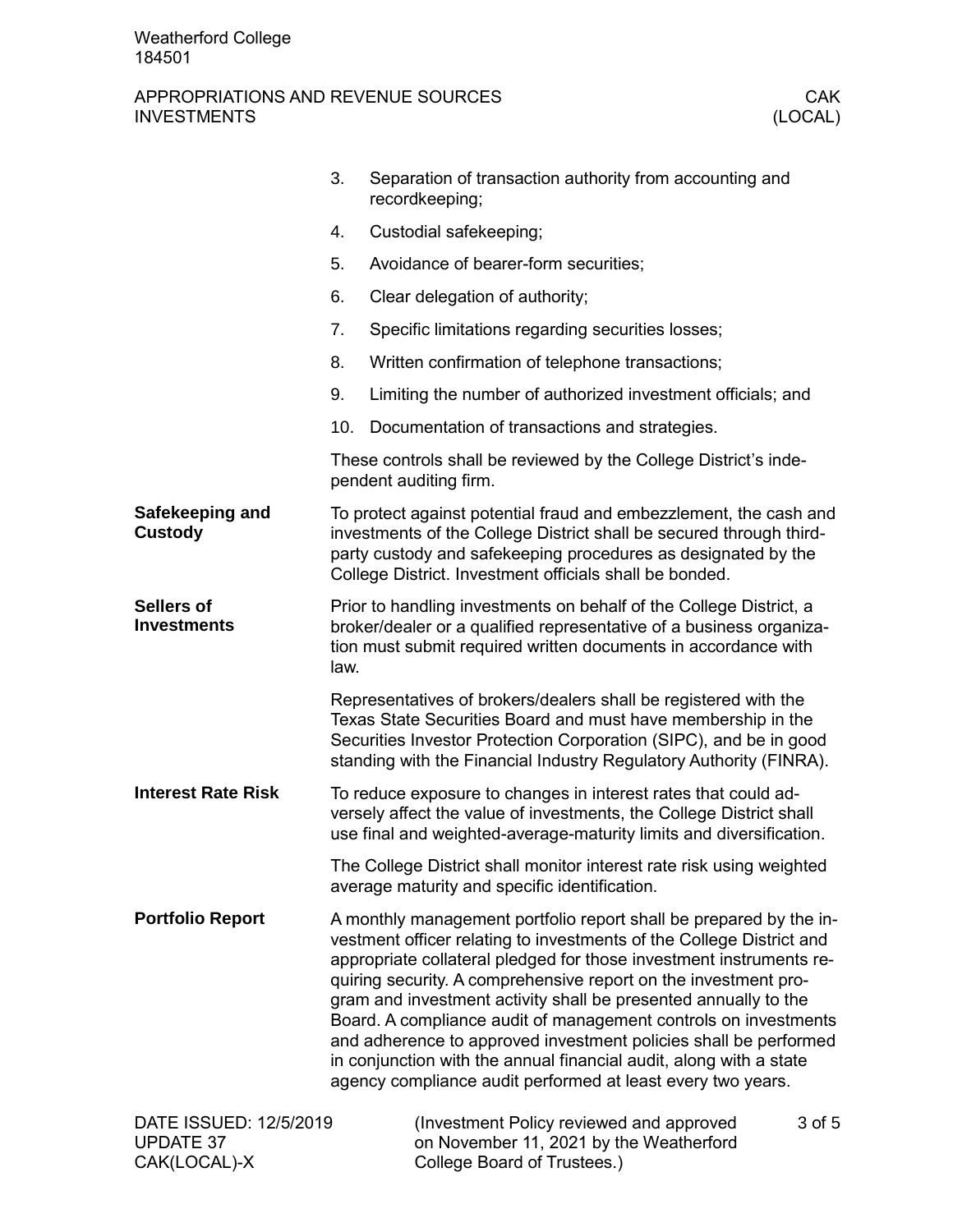| <b>Weatherford College</b><br>184501                     |                                                                                                                                                                                                                              |                                                                                                                                                                                                                                                                                                                                                                                                                                                                                                                                                                                                                                            |                       |
|----------------------------------------------------------|------------------------------------------------------------------------------------------------------------------------------------------------------------------------------------------------------------------------------|--------------------------------------------------------------------------------------------------------------------------------------------------------------------------------------------------------------------------------------------------------------------------------------------------------------------------------------------------------------------------------------------------------------------------------------------------------------------------------------------------------------------------------------------------------------------------------------------------------------------------------------------|-----------------------|
| APPROPRIATIONS AND REVENUE SOURCES<br><b>INVESTMENTS</b> |                                                                                                                                                                                                                              |                                                                                                                                                                                                                                                                                                                                                                                                                                                                                                                                                                                                                                            | <b>CAK</b><br>(LOCAL) |
| <b>Monitoring Market</b><br><b>Prices</b>                |                                                                                                                                                                                                                              | Monitoring shall be done monthly and more often as economic<br>conditions warrant by using appropriate reports, indices, or bench-<br>marks for the type of investment. The investment officer shall keep<br>the Board informed of significant declines in the market value of<br>the College District's investment portfolio. Information sources may<br>include financial/investment publications and electronic media,<br>available software for tracking investments, depository banks, com-<br>mercial or investment banks, financial advisers, and representa-<br>tives/advisers of investment pools or money market funds.          |                       |
| <b>Monitoring Rating</b><br><b>Changes</b>               | In accordance with Government Code 2256.005(b), the investment<br>officer shall develop a procedure to monitor changes in investment<br>ratings and to liquidate investments that do not maintain satisfac-<br>tory ratings. |                                                                                                                                                                                                                                                                                                                                                                                                                                                                                                                                                                                                                                            |                       |
| <b>Investment Strategy</b>                               | The College District maintains portfolios that utilize specific invest-<br>ment strategy considerations designed to address the unique char-<br>acteristics of the following fund groups represented in the portfo-<br>lios: |                                                                                                                                                                                                                                                                                                                                                                                                                                                                                                                                                                                                                                            |                       |
|                                                          | 1.                                                                                                                                                                                                                           | Operating Funds. Investment strategies for operating funds<br>and commingled pools containing operating funds have as<br>their primary objective the assurance that anticipated cash<br>flow are matched with adequate investment liquidity. In order<br>to accomplish this, the College District shall maintain ade-<br>quate balances in short-term investments with necessary li-<br>quidity to ensure that sufficient funds are available for the<br>continued operations of the College District. Funds shall not<br>be invested in securities with stated maturities that exceed the<br>reasonable expected expenditure time period. |                       |
|                                                          | 2.                                                                                                                                                                                                                           | Debt Service Funds. The College District shall maintain as its<br>primary objective, the safety of principal with regard to all<br>monies collected or allocated for debt service. Secondly, the<br>College District shall seek to maximize the return on such<br>funds while ensuring sufficient funds for timely payments of its<br>debt obligations. In order to accomplish this, the College Dis-<br>trict shall invest such funds in amounts and maturity dates<br>that most likely will meet the debt service requirements of the<br>College District.                                                                               |                       |
|                                                          | 3.                                                                                                                                                                                                                           | Capital Improvement Fund. The College District shall maintain<br>as its primary objective, the safety of principal with regard to<br>all monies collected. The College District shall seek to maxim-<br>ize the return of such funds while ensuring sufficient funds for<br>timely payments of its obligations.                                                                                                                                                                                                                                                                                                                            |                       |
| DATE ISSUED: 12/5/2019                                   |                                                                                                                                                                                                                              | (Investment Policy reviewed and approved                                                                                                                                                                                                                                                                                                                                                                                                                                                                                                                                                                                                   | 4 of 5                |

on November 11, 2021 by the Weatherford

College Board of Trustees.)

UPDATE 37 CAK(LOCAL)-X